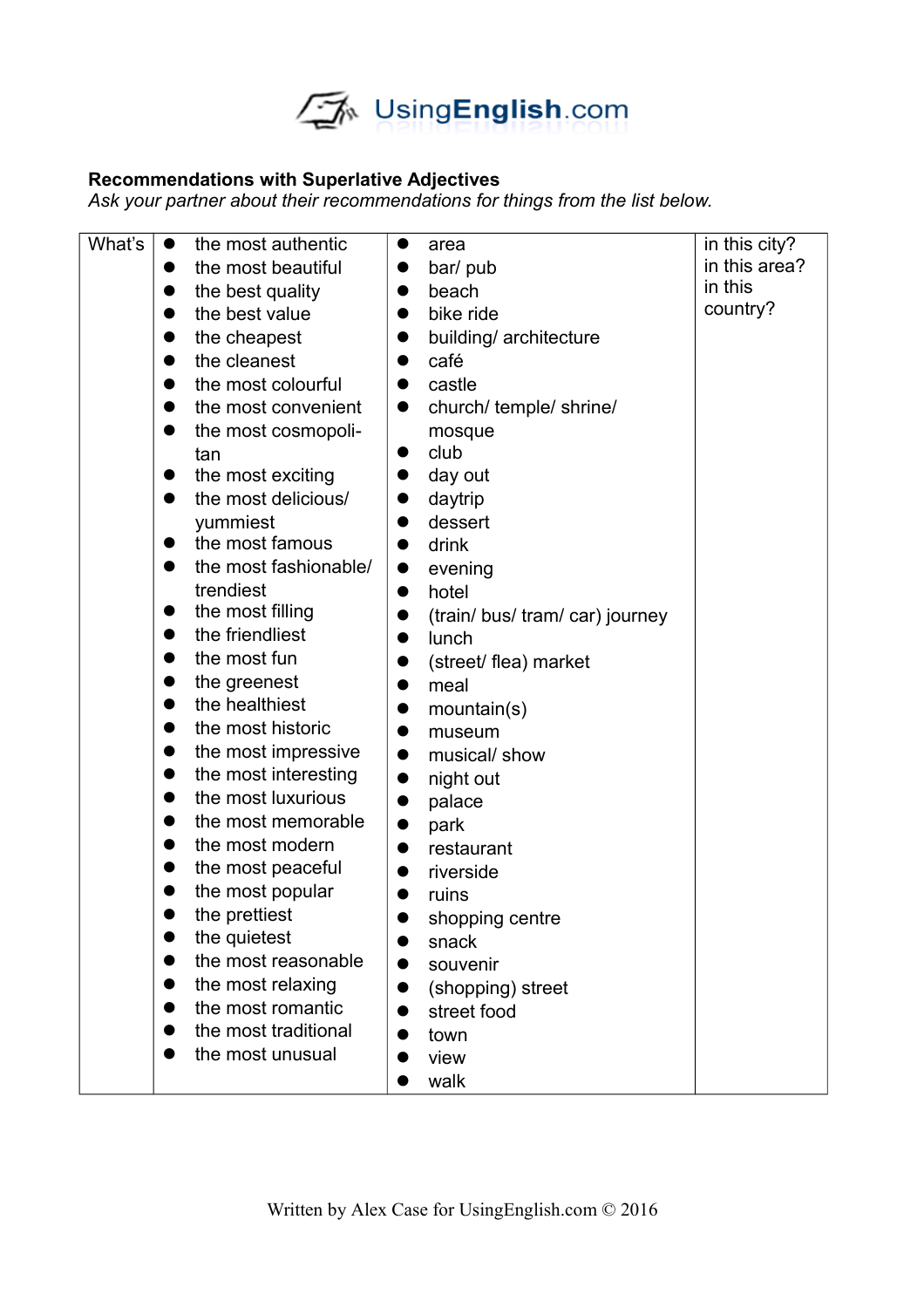

## **Useful language for making recommendations**

I (highly) recommend…/ You (really) should…/ I think you'd like…

## **Useful language for responding to recommendations**

That's a great idea. I'll try it. Hmmm, I'm not sure that I would like that. (Do you have any other recommendations?)

*Ask about anything above which you couldn't understand or couldn't answer, each time discussing your recommendations as a class.*